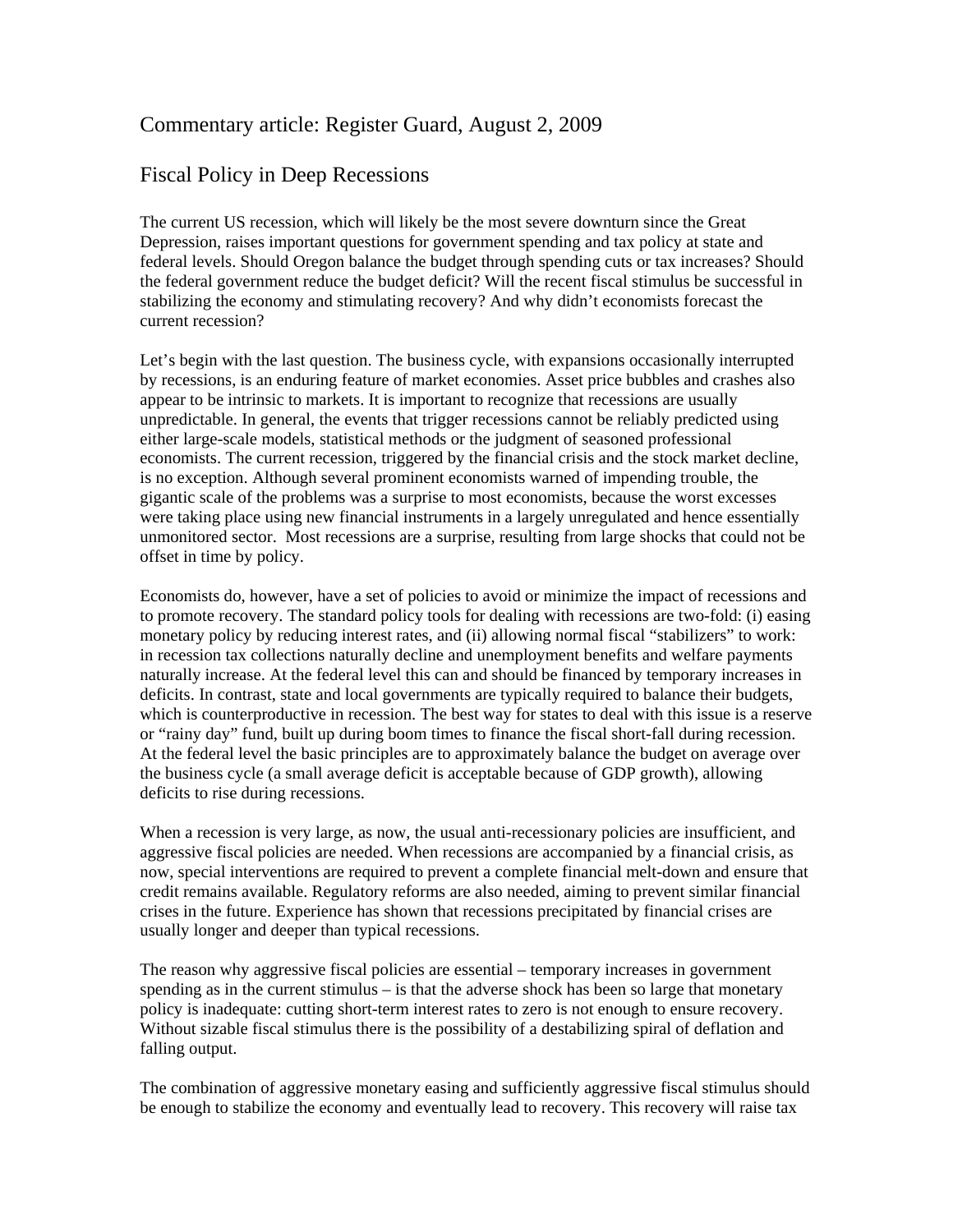revenues and, with appropriate long-term fiscal planning, debt levels relative to GDP will gradually return to normal levels. As the recovery begins, the monetary authorities will start to unwind current policy, increasing interest rates and reducing the total stock of money to prevent inflation from becoming a problem.

It is possible that yet more fiscal stimulus will be needed at the federal level. If so, additional stimulus should avoid across-the-board temporary reductions in personal income taxes, since these have small aggregate demand effects. More effective are temporary increases in government spending, on "shovel ready" projects, and additional funding to states and localities to increase or prevent reductions to their spending on services. Temporary investment tax credits to firms can also be effective in inducing firms to reschedule to earlier their spending on structures and equipment.

We must avoid retreating to the economics of Herbert Hoover. The argument that government should behave like families in recessions, reducing spending because times are hard, is misguided, because the proximate cause of current high levels of unemployment and low levels of GDP is a collapse of the aggregate demand for goods and services by households and firms. This is a Keynesian moment in history, and in this situation, temporary increases in government spending lead to higher incomes and more jobs. Households may anticipate higher future taxes to pay for the deficit spending, but the net effect on GDP and incomes is positive and substantial, and this prevents a dangerous slide into deflation. If the government spending is on infrastructure, broadly construed, then this also lays the foundation for a more productive recovery.

Is the current federal stimulus program sufficient? There is no simple answer. Policy affects the economy after a delay that is long, variable and uncertain. For monetary policy the main impact on GDP is usually one to two years after interest rates are reduced. The most recent monetary stimulus occurred in fall 2008. While for fiscal policy political delays are often a problem, "shovel ready" government spending projects can have an immediate impact. The February 2009 stimulus included \$727 billion of spending and tax cuts spread over two years. As with monetary policy, there are subsequent indirect expansionary impacts on business and consumer spending. The lags and uncertainties make policy difficult. Too great a stimulus can lead to inflation if it impacts after the economy is expanding rapidly, but with too little stimulus the economy may fail to stabilize and recover.

In this situation the guiding principles are as follows. First, the biggest risk is a 1930s type depression triggered by a negative feedback loop of deflation, high "real" interest rates after correcting for deflation, and reduced private sector spending. We appear to have avoided this outcome, but if the overall price level begins to fall, this would be a signal that more action is needed. Second, policy needs to be continually revisited. The Federal Reserve Open Market Committee meets every six weeks to review monetary policy. US fiscal policy should also be reviewed frequently. The next several months may indicate the start of recovery or they may suggest that further action is needed. Finally, we also need a long-term plan to ensure that, after the recovery is underway, total publicly held federal debt will eventually return to its normal range of, say, 30% to 70% of GDP.

For Oregon there are difficult choices because the rainy day fund is too small. The best plan would have been to already have in place a larger fund to draw upon. I hope we draw the appropriate lesson for the future. Next best is to balance the state budget by temporary increases in taxes or, somewhat less good, by a mixture of temporary and permanent tax increases. The worst choice would be to cut government spending in line with the currently reduced tax revenues: that would intensify the recession in Oregon.